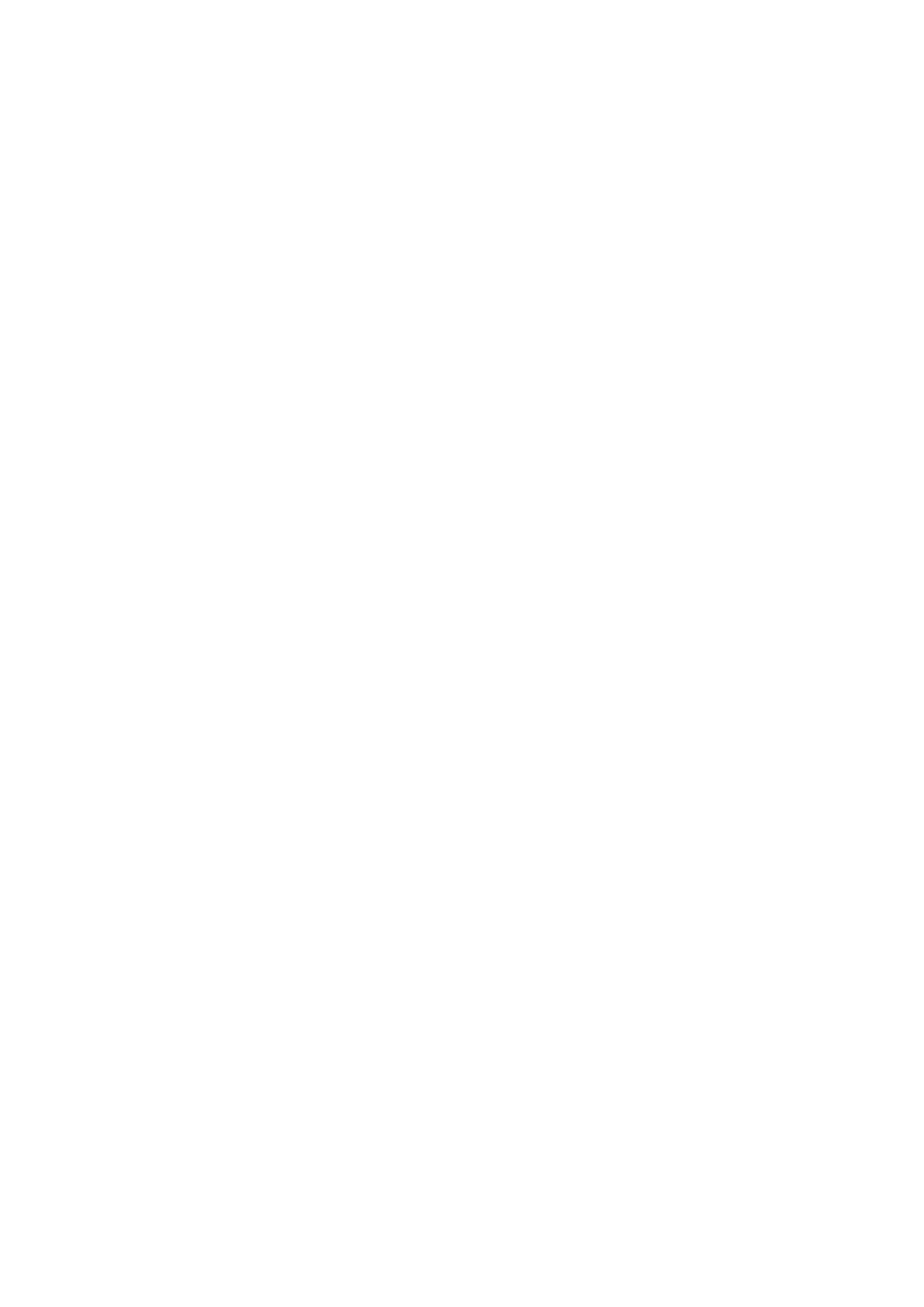# **Contents**

| 1.               |     |                                                                                 |  |
|------------------|-----|---------------------------------------------------------------------------------|--|
| 2.               |     |                                                                                 |  |
|                  | 2.1 |                                                                                 |  |
|                  | 2.2 |                                                                                 |  |
|                  | 2.3 |                                                                                 |  |
|                  | 2.4 |                                                                                 |  |
|                  | 2.5 |                                                                                 |  |
|                  | 2.6 |                                                                                 |  |
|                  | 2.7 |                                                                                 |  |
|                  | 2.8 |                                                                                 |  |
| 3.               |     |                                                                                 |  |
| $\overline{4}$ . |     |                                                                                 |  |
| 5.               |     |                                                                                 |  |
| 6.               |     | Categorisation of derivatives involving more than one market risk category 8    |  |
| 7 <sub>1</sub>   |     |                                                                                 |  |
|                  | 7.1 |                                                                                 |  |
|                  | 7.2 |                                                                                 |  |
|                  | 7.3 |                                                                                 |  |
|                  | 7.4 |                                                                                 |  |
|                  | 7.5 |                                                                                 |  |
|                  |     | Annex 1: Examples of how to calculate the market value of forwards and swaps 13 |  |
|                  |     |                                                                                 |  |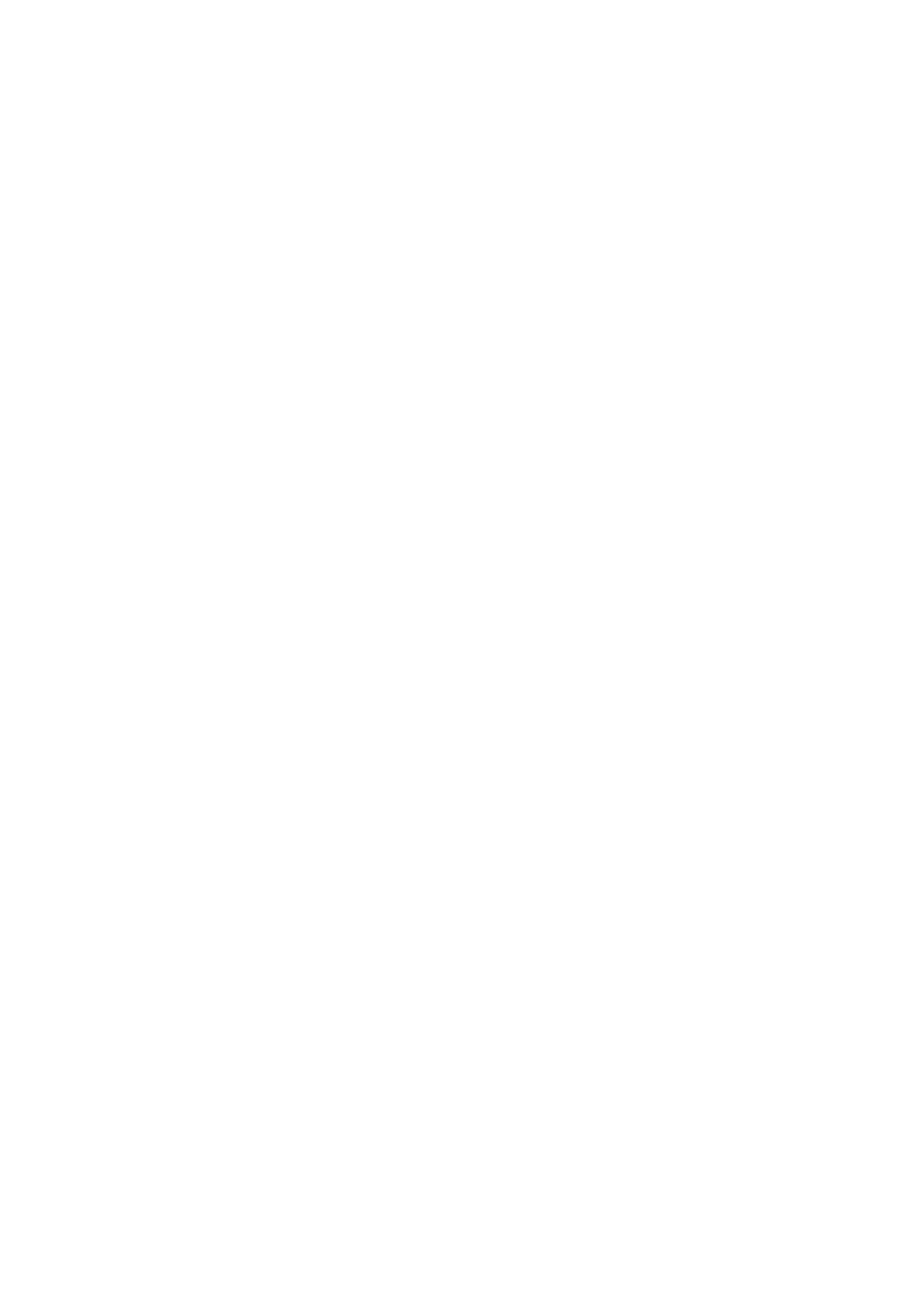#### <span id="page-4-0"></span>**1. Introduction**

As of end-June 1998, the central banks of the G10 countries introduced the regular collection of statistics on derivatives markets through reporting by leading global dealers. Australia and Spain participated in the survey starting from end-2011, and Belgium participated in the survey from end-June 1998 to end-December 2016. The objective of the reporting exercise is to obtain reasonably comprehensive and internationally consistent information on the size and structure of over-the-counter (OTC) derivatives markets*.* The purpose of the statistics is to increase market transparency and thereby help central banks, other authorities and market participants to better monitor patterns of activity in the global financial system.

The reporting exercise covers the collection of market data on notional amounts and gross market values outstanding of broad categories of foreign exchange, interest rate, equity-based, commodity and credit derivative instruments across a range of underlying currencies, interest rates and equity markets from a limited number of major dealers. The statistics also include derivatives-related counterparty exposures before and after netting arrangements. Detailed data on credit default swaps (CDS) are collected in a complementary exercise, for which separate guidelines are available.

The reporting framework is based on a July 1996 report entitled *Proposals for Improving Global Derivatives Market Statistics*, which was prepared by a working group of the former Eurocurrency Standing Committee. The framework is also closely linked to the *Framework for Supervisory Information about the Derivatives Activities of Banks and Securities Firms*, released jointly by the Basel Committee on Banking Supervision and the Technical Committee of the International Organization of Securities Commissions (IOSCO) in May 1995.

Significant changes in the reporting guidelines for the semi-annual OTC derivatives statistics at end-June 2016, compared with the previous version, are highlighted in yellow. There are two changes:

- Central counterparties. At its March 2015 meeting the CGFS agreed to expand the sector breakdown to include central counterparties as an "of which" item under other financial institutions. CCPs are already reported separately for credit default swaps, and starting from end-June 2016 should be reported separately for foreign exchange, interest rate, equity and commodity derivatives.
- Credit and other derivatives. We took the opportunity of the revision to the semiannual reporting template to merge it with the template for th[e Triennial Central Bank Survey.](http://www.bis.org/statistics/triennialrep/guidelines_cbanks.htm) The additional information previously requested in an attachment to the outstanding part of the Triennial Survey is now incorporated in the semiannual template, ie FX and interest rate derivatives other than forwards, swaps and options; credit derivatives other than CDS; and other unallocated derivatives. This additional information should be reported at end-June 2016, and central banks are encouraged (but not required) to report the information regularly thereafter.

# <span id="page-4-2"></span><span id="page-4-1"></span>**2. Coverage**

#### *2.1 Risk categories*

The survey collects data on OTC derivative products according to the following broad risk classification:

- foreign exchange and gold contracts (Tables 1A to 1C and Table 4)
- single-currency interest rate derivatives (Tables 2A to 2C and Table 4)
- equity, commodity, credit and "other" derivatives (Tables 3A to 3C and Table 4)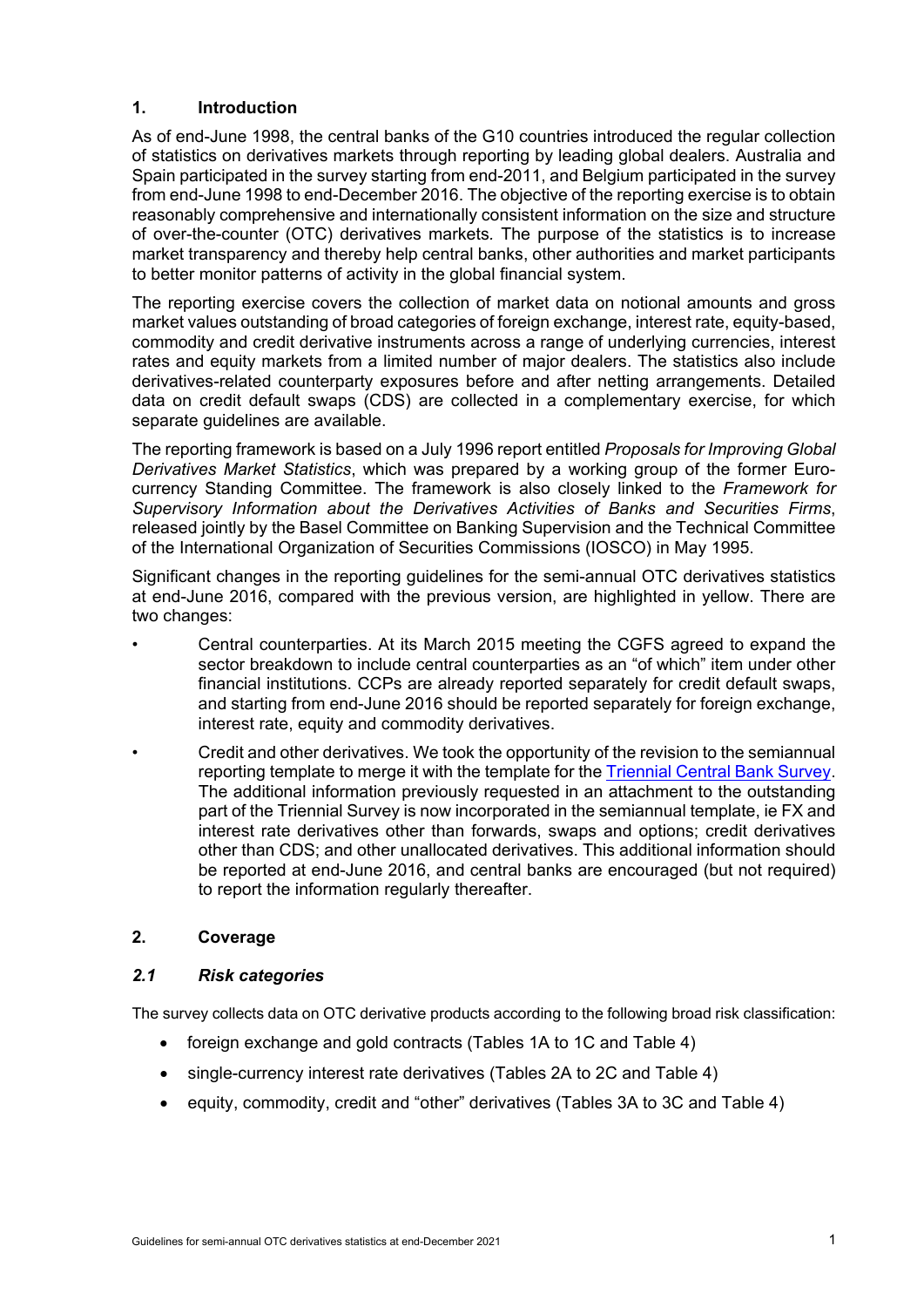| Foreign exchange and<br>gold contracts               | These contracts include those involving the exchange of currencies in the<br>forward market. They therefore cover outright forwards, foreign exchange<br>swaps, currency swaps (including cross-currency interest rate swaps)<br>and currency options. Foreign exchange contracts include all deals<br>involving exposure to more than one currency, whether in interest rates<br>or exchange rates.                                                                                                                                                                                                                           |
|------------------------------------------------------|--------------------------------------------------------------------------------------------------------------------------------------------------------------------------------------------------------------------------------------------------------------------------------------------------------------------------------------------------------------------------------------------------------------------------------------------------------------------------------------------------------------------------------------------------------------------------------------------------------------------------------|
|                                                      | Gold contracts include all deals involving exposure to that commodity.                                                                                                                                                                                                                                                                                                                                                                                                                                                                                                                                                         |
| Single-currency interest<br>rate derivatives         | Interest rate contracts are contracts related to an interest-bearing<br>financial instrument whose cash flows are determined by referencing<br>interest rates or another interest rate contract (eg an option on a futures<br>contract to purchase a Treasury bill). Interest rate contracts include<br>forward rate agreements, single-currency interest rate swaps and interest<br>rate options, including caps, floors, collars and corridors.                                                                                                                                                                              |
|                                                      | This category is restricted to those deals where all the legs are exposed to<br>only one currency's interest rate. Thus it excludes contracts involving the<br>exchange of currencies (eg cross-currency swaps and currency options)<br>and other contracts whose predominant risk characteristic is foreign<br>exchange risk, which are to be reported as foreign exchange contracts.                                                                                                                                                                                                                                         |
| Equity, commodity, credit<br>and "other" derivatives | Equity derivative contracts are contracts that have a return, or a portion<br>of their return, linked to the price of a particular equity or to an index of<br>equity prices.                                                                                                                                                                                                                                                                                                                                                                                                                                                  |
|                                                      | Commodity contracts are contracts that have a return, or a portion of their<br>return, linked to the price of, or to a price index of, a commodity such as a<br>precious metal (other than gold), petroleum, lumber or agricultural products.                                                                                                                                                                                                                                                                                                                                                                                  |
|                                                      | Please note that contracts that have a return or a portion of their return,<br>linked to the price of precious metals (other than gold) should be reported<br>separately from other commodity-linked contracts. Precious metals<br>(other than gold) include silver, platinum, iridium, rhodium, ruthenium,<br>osmium and palladium.                                                                                                                                                                                                                                                                                           |
|                                                      | Credit derivatives are contracts in which the payout is linked primarily to<br>some measure of the creditworthiness of a particular reference credit.<br>The contracts specify an exchange of payments in which at least one of<br>the two legs is determined by the performance of the reference credit.<br>Payouts can be triggered by a number of events, including a default, a<br>rating downgrade or a stipulated change in the credit spread of the<br>reference asset. Typical credit derivative instruments are CDS, credit-<br>spread forwards and options, credit event or default swaps and total<br>return swaps. |
|                                                      | "Other" derivatives are any other derivative contracts, which do not<br>involve an exposure to foreign exchange, interest rate, equity, commodity<br>or credit risk. "Other" derivatives include, for example, inflation-indexed<br>derivatives, volatility derivatives,<br>dividend<br>derivatives, weather<br>derivatives, property derivatives or freight derivatives as well as any<br>derivatives with non-standard underlying which are developed for<br>particular clients.                                                                                                                                             |
|                                                      | Table 1                                                                                                                                                                                                                                                                                                                                                                                                                                                                                                                                                                                                                        |

# <span id="page-5-0"></span>*2.2 Instrument types*

For OTC derivatives, the following instrument breakdown is requested: forwards, swaps, OTC options sold, OTC options bought and other products.

*Forward contracts:* Forward contracts represent agreements for delayed delivery of financial instruments or commodities in which the buyer agrees to purchase and the seller agrees to deliver, at a specified future date, a specified instrument or commodity at a specified price or yield. Forward contracts are generally not traded on organised exchanges and their contractual terms are not standardised. The reporting exercise should also include transactions where only the difference between the contracted forward outright rate and the prevailing spot rate is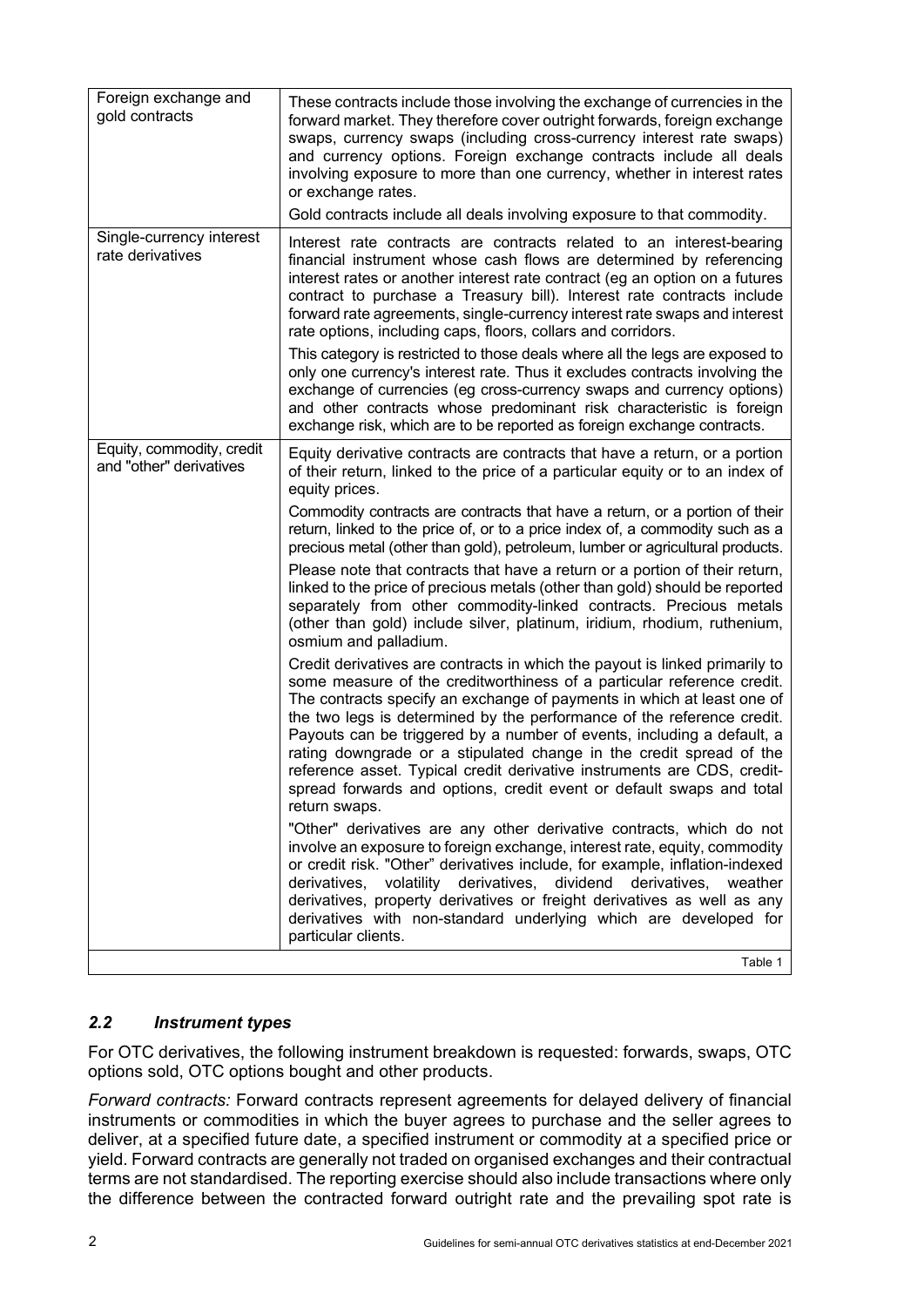settled at maturity, such as non-deliverable forwards (i.e. forwards which do not require physical delivery of a non-convertible currency) and other contracts for differences.

Those forward contracts are to be reported that have been entered into by the reporting bank and are outstanding (i.e. open contracts) as at the reporting date. Contracts are outstanding (i.e. open) until they have been cancelled by acquisition or delivery of the underlying financial instrument or commodity or settled in cash. Such contracts can only be terminated, other than by receipt of the underlying asset, by agreement of both buyer and seller.

*Swaps:* Swaps are transactions in which two parties agree to exchange payment streams based on a specified notional amount for a specified period. Forward-starting swap contracts should be reported as swaps.

For swaps executed on a forward/forward basis, both forward parts of the transaction should be reported separately. In contrast, in the case of foreign exchange swaps, which are concluded as spot/forward transactions, only the unsettled forward part of the deal is to be reported.

*OTC options:* Option contracts convey either the right or the obligation, depending upon whether the reporting institution is the purchaser or the writer, respectively, to buy or sell a financial instrument or commodity at a specified price up to a specified future date. OTC option contracts include all option contracts not traded on an organised exchange. Swaptions, i.e. options to enter into a swap contract, and contracts known as caps, floors, collars and corridors should be reported as options. Options such as call features embedded in loans, securities and other on-balance sheet assets do not fall within the scope of the regular derivatives market statistics and are therefore *not* to be reported unless they are a derivative instrument that must be treated separately under FAS 133 or IAS 39. These accounting standards require the bifurcation of derivatives that are not clearly and closely related to the host contract. Commitments to lend are not considered options for purposes of this reporting.

*Sold options:* Data are requested on the financial instruments or commodities that the reporting bank has, for compensation (such as a fee or premium), obligated itself to either purchase or sell under OTC option contracts. Also to be reported are data for written caps, floors and swaptions and for the *written portion only* of collars and corridors.

*Bought options:* Data are requested on the financial instruments or commodities for which the reporting bank has, for a fee or premium, acquired the right to either purchase or sell under OTC option contracts. Also to be reported are data for purchased caps, floors and swaptions and for the *purchased portion only* of collars and corridors.

*Other products:* Other derivative products are instruments where decomposition into individual plain vanilla instruments such as forwards, swaps or options is impractical or impossible. Examples of "other" products are swaps with underlying notional principal in one currency and fixed or floating interest rate payments based on interest rates in currencies other than the notional (differential swaps or diff swaps) and instruments with leveraged payoffs and/or those whose notional principal varies as a function of interest rates, such as swaps based on LIBOR squared or index amortising rate swaps.

Further instrument definitions and reporting categorisations are provided in Section 7 below.

#### <span id="page-6-0"></span>*2.3 Types of data requested*

To gauge the size of the OTC derivatives markets, the following data is collected on the last business day of the reporting period:

- outstanding amounts, in nominal or notional principal (Tables 1A, 2A, 3A and 4)
- outstanding amounts, in gross market values (Tables 1B, 1C, 2B, 2C, 3B and 3C)
- gross market values, current credit exposure and liabilities arising from OTC derivatives contracts (Table 5)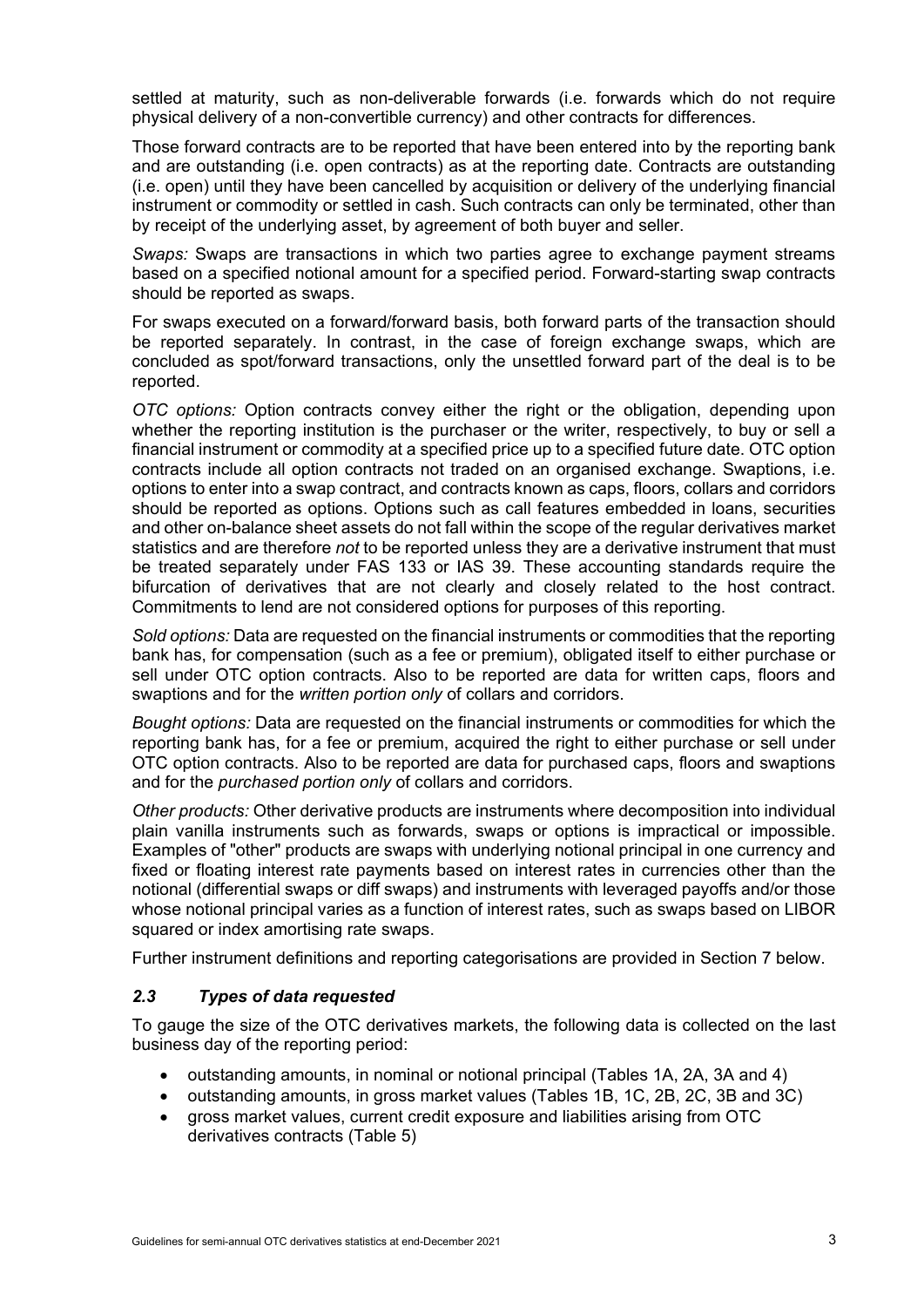Market size in terms of amounts outstanding for OTC derivative products is measured by nominal or notional amount and gross market value. Taken together these measures provide a more meaningful indication of market size than either measure in isolation.

**Nominal or notional amounts outstanding** provide a measure of market size, and can also provide a rough proxy of the potential transfer of price risk in derivatives markets. They are also comparable with measures of market size in related underlying cash markets and shed useful light on the relative size and growth of cash and derivatives markets.

Nominal or notional amounts outstanding are defined as the gross nominal or notional value of all deals concluded and not yet settled at the reporting date. The data should in principle be reported on a consolidated basis, i.e. inter-company deals should always be excluded, even if they relate to transactions with affiliates which are unconsolidated based on ownership criteria but are in effect controlled by the reporting institution. For contracts with *variable nominal or notional principal amounts*, the basis for reporting should be the nominal or notional principal amounts at the time of reporting.

The notional amount or par value to be reported for a derivative contract with a multiplier component is the contract's effective notional amount or par value. For example, a swap contract with a stated notional amount of USD 1,000,000 whose terms call for quarterly settlement of the difference between 5% and LIBOR multiplied by 10 has an effective notional amount of USD 10,000,000.

No netting of contracts is permitted for the purposes of this item. Therefore (1) obligations of the reporting bank to purchase from third parties against the bank's obligations to sell to third parties, (2) written options against purchased options, or (3) contracts subject to bilateral netting agreements should not be netted.

The par value to be reported is that of the contract itself and not the par value of financial instruments intended to be delivered under forward contracts.

*Swaps.* The notional amount of a swap is the underlying principal amount upon which the exchange of interest, foreign exchange or other income or expense is based.

*Equity and commodity-linked contracts*: The contract amount to be reported for an equity or commodity contract is the quantity, eg number of units, of the commodity or equity product contracted for purchase or sale multiplied by the contract price of a unit.

The notional amount to be reported for commodity contracts with multiple exchanges of principal is the contractual amount multiplied by the number of remaining exchanges of principal in the contract.

*Credit derivatives*: The contract amount to be reported for credit derivatives is the nominal value of the relevant reference credit. Credit-linked notes do not fall within the scope of this survey and are therefore *not* to be reported.

Another measure of the size of derivatives markets is provided by the **amounts outstanding in terms of gross market values**. Gross market values also supply information about the scale of gross transfer of price risks in the derivatives markets. Furthermore, gross market value at current market prices provides a measure of derivatives market size and economic significance that is readily comparable across markets and products.

Gross market values are defined as the sum of the absolute values of all open contracts with either positive or negative replacement values evaluated at market prices prevailing at the reporting date. Replacement values stand for the price to be received or paid if the instrument were sold in the market at the time of reporting. Market values are the amounts at which a contract could be exchanged in a current transaction between willing parties, other than in a forced or liquidation sale. If a quoted price is available for a contract, the number of trading units should be multiplied by that market price. If a quoted market price is not available, the reporting institution should provide its best estimate of market value based on the quoted price of a similar contract or on valuation techniques such as discounted cash flows.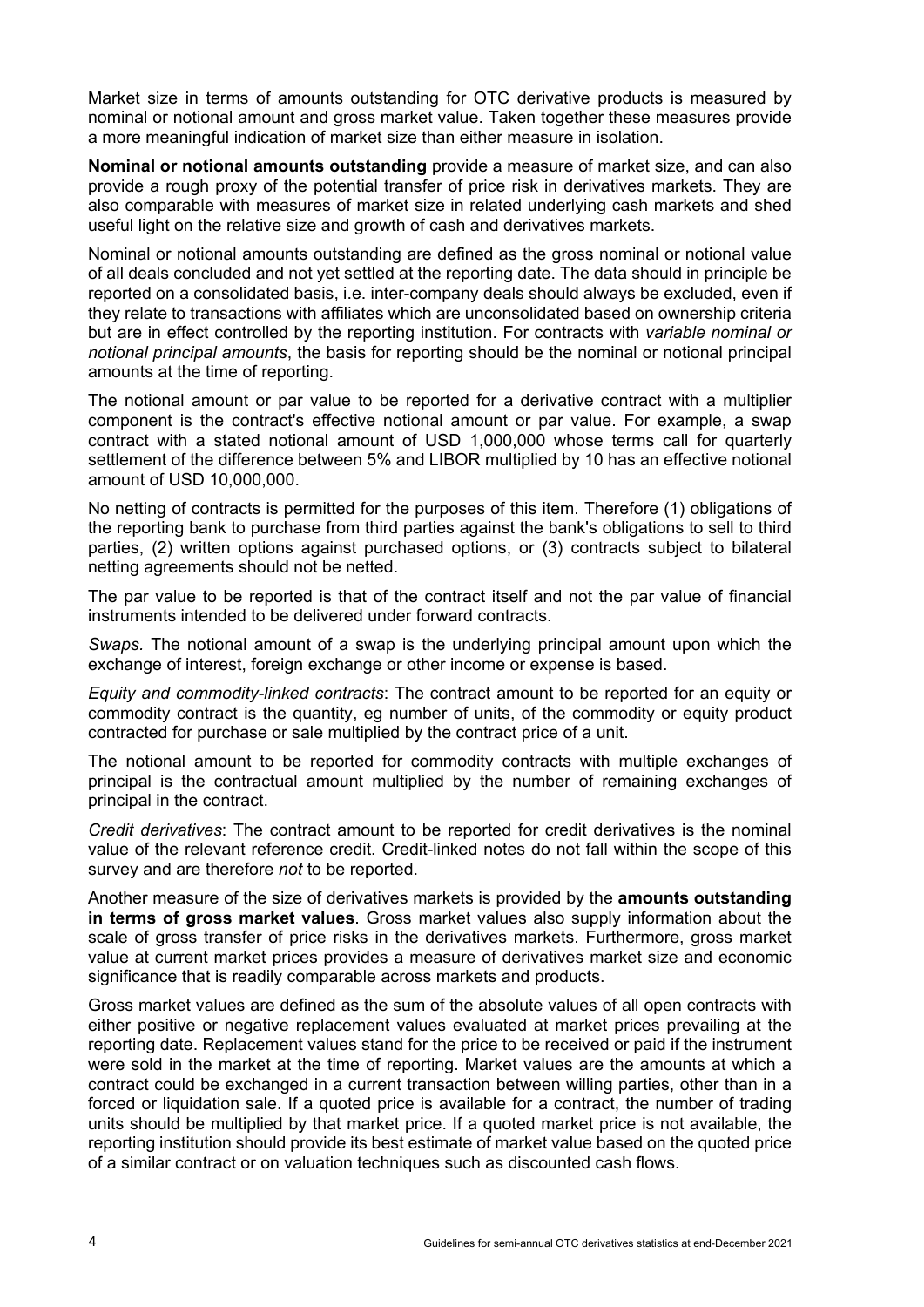Gross market value is defined as the value of all open contracts before counterparty or any other netting. Thus, the gross positive market value of a firm's outstanding contracts is the sum of all positive replacement values of a firm's contracts. Similarly, the gross negative market value is the sum of all negative values of a firm's contracts.

The term gross is used to indicate that contracts with positive and negative replacement values with the same counterparty should not be netted. Nor should the sums of positive and negative contract values be set off against each other within a risk category such as foreign exchange, interest rate, equity, commodity, credit and "other".

In the case of forwards and swaps, the market (or replacement) value of outstanding contracts to which the reporter is a counterparty is either positive, zero or negative, depending on how underlying prices have moved since the contract's initiation. Annex 1 provides examples of how to calculate the market value of forwards and swaps.

Unlike forwards or swaps, OTC options have a market value at initiation, which is equal to the premium paid to the writer of the option. Throughout their life, option contracts can only have a positive market value for the buyer and a negative market value for the seller. If a quoted market price is available for a contract, the market value to be reported for that contract is the product of the number of trading units of the contract multiplied by that market price. If a quoted market price is not available, the market value of an outstanding option contract at the time of reporting can be determined on the basis of secondary market prices for options with the same strike prices and remaining maturities as the options being valued, or by using option pricing models. In an option pricing model, current quotes of forward prices for the underlying (spot prices for American options) and the implied volatility and market interest rate relevant to the option's maturity would normally be used to calculate the "market" values.

Gross positive market value would be the sum of the current market values of all purchased options, and gross negative market value would be the sum of the values of sold options. Options sold and purchased with the same counterparty should not be netted against each other, nor should offsetting bought and sold options on the same underlying.

Reporting institutions are requested to provide information on credit exposures and liabilities arising from all OTC derivatives contracts (foreign exchange, single-currency interest rate, equity, commodity, credit and other derivatives contracts). For contracts, which have a positive market value, reporting institutions are requested to report the market value (i.e. current credit exposure) after taking account of legally enforceable bilateral netting agreements. For contracts, which have a negative market value, reporting institutions are requested to report the market value (i.e. liabilities) after taking account of legally enforceable bilateral netting agreements.

Collateralisation is not taken into account for the computation of notional amounts outstanding, gross market values and gross credit exposure and liabilities.

The differences between gross market values, net market values and gross credit exposure are illustrated by an example presented in annex 3 of the CDS guidelines.

# <span id="page-8-0"></span>*2.4 Consolidated reporting*

The reporting of amounts outstanding data should be on a *consolidated basis*. This means that data from all branches and (majority-owned) subsidiaries worldwide of a given institution must be added together and reported by the parent institution only to the official monetary authority in the country where the parent institution has its head office. Deals between affiliates (ie branches and subsidiaries) of the same institution must not be reported.

Definitional rules regarding consolidation are left to national discretion. As far as possible, these definitions should be identical to those used in the *[Common Minimum Information](http://www.bis.org/publ/bcbs39.htm)  [Framework](http://www.bis.org/publ/bcbs39.htm)* recommended by the Basel Committee on Banking Supervision and IOSCO.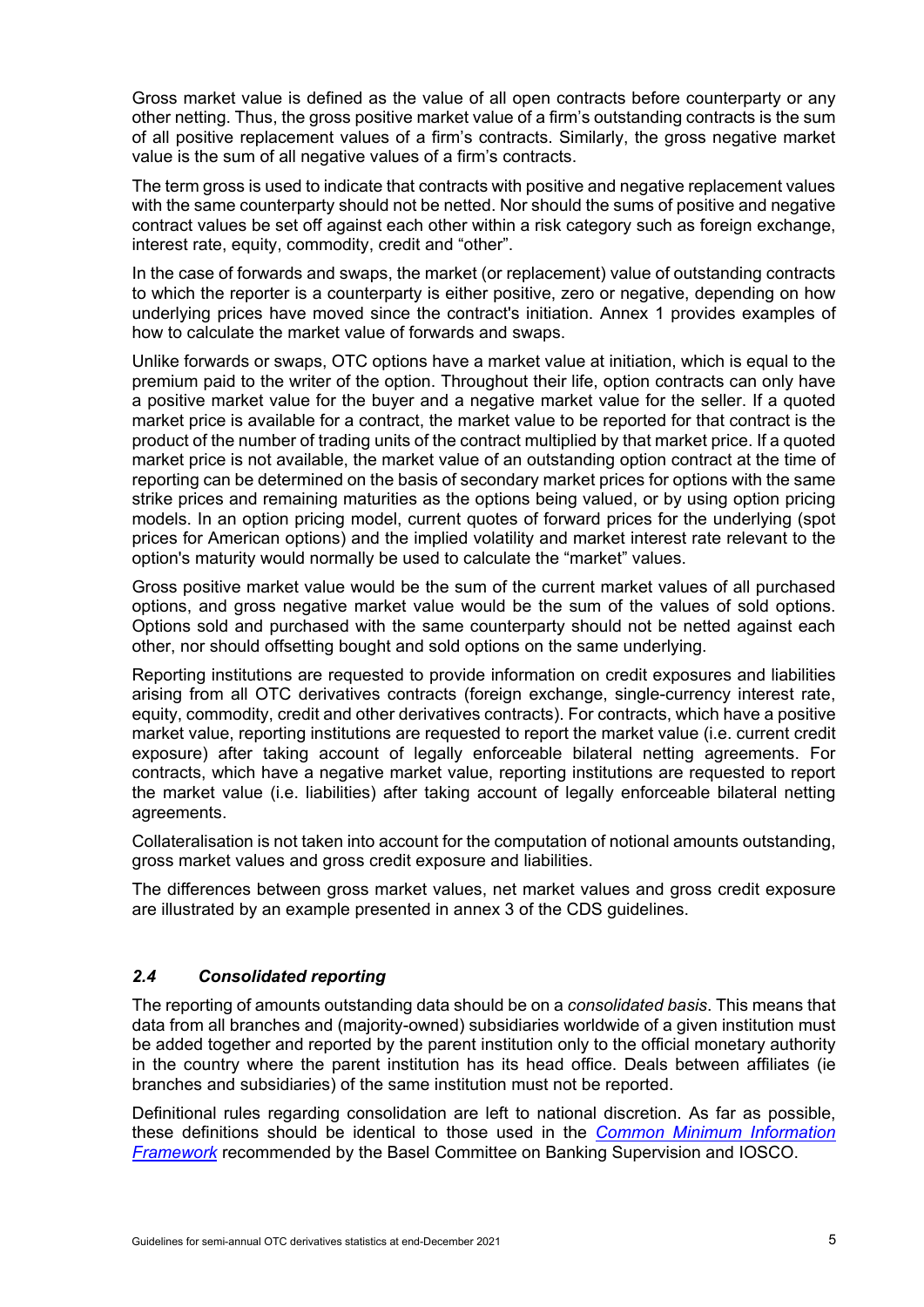# <span id="page-9-0"></span>*2.5 Novation and central clearing*

Positions should be reported on a post-novation basis. Novation refers to a process in which a bilateral contract between two market participants is replaced by two bilateral contracts between each of the market participants and a central counterparty (CCP). For example, a single derivatives contract between counterparties A and B is replaced by one contract between A and the CCP and a second contract between B and the CCP.

Contracts post-novation should be captured in the semiannual OTC derivatives survey when reporting dealers clear through CCPs (the contract between A and CCP as well as the contract between B and CCP in the example above). The original transaction (the contract between A and B in the example above) should not be reported. In addition, positions of reporting dealers with CCPs should be recorded separately as an "of which" subsector under "other financial institutions". A non-exhaustive list of CCPs is provided in Annex 2.

# <span id="page-9-1"></span>*2.6 Currency of reporting and currency conversion*

In general, amounts outstanding are to be reported in US dollar equivalents. Contracts that are denominated in non-dollar currencies should be converted into US dollar by using the end-ofperiod exchange rates at the reporting date. Reporting institutions may use their internal (bookkeeping) exchange rates to convert amounts outstanding booked in non-dollar currencies, as long as these exchange rates correspond closely to market rates.

# <span id="page-9-2"></span>*2.7 Rounding*

All data entered on the report form should be rounded to the nearest million US dollars (do not use decimals). Rounding should only occur at the level of the totals for each data category.

# <span id="page-9-3"></span>*2.8 Reporting deadline*

Reporting of data to national central banks should be no later than two months after the end of the two semi-annual reporting dates of end-December and at end-June of each year, ie at end-February and end-August. The understanding is that central banks would transmit the data to the BIS shortly afterwards, and at the latest by the end of the third month after the reporting date.

# <span id="page-9-4"></span>**3. Counterparties**

Reporting institutions are requested to provide for each instrument in the foreign exchange, interest rate, equity, credit and "other" derivatives risk categories a breakdown of contracts by counterparty as follows: reporting dealers, other financial institutions and non-financial customers. In addition, central counterparties should be identified separately as an "of which" subsector under "other financial institutions".

Required counterparty breakdown is as follows:

| Reporting dealers | "Reporting dealers" are defined as those institutions whose head office<br>participates in the BIS's semiannual OTC derivatives market statistics and<br>located in one of the 12 reporting countries <sup>1</sup> . In addition, reporting dealers<br>include all branches and subsidiaries of these entities worldwide; in the<br>survey, "reporting dealers" will mainly be commercial and investment banks<br>and securities houses, including their branches and subsidiaries and other<br>entities which are active dealers. |
|-------------------|------------------------------------------------------------------------------------------------------------------------------------------------------------------------------------------------------------------------------------------------------------------------------------------------------------------------------------------------------------------------------------------------------------------------------------------------------------------------------------------------------------------------------------|
| Other financial   | These cover all categories of financial institutions not classified as "reporting"                                                                                                                                                                                                                                                                                                                                                                                                                                                 |
| institutions      | dealers", including banks, CCPs, funds and non-bank financial institutions                                                                                                                                                                                                                                                                                                                                                                                                                                                         |

<span id="page-9-5"></span><sup>1</sup> Australia, Canada, France, Germany, Italy, Japan, the Netherlands, Spain, Sweden, Switzerland, the United Kingdom and the United States.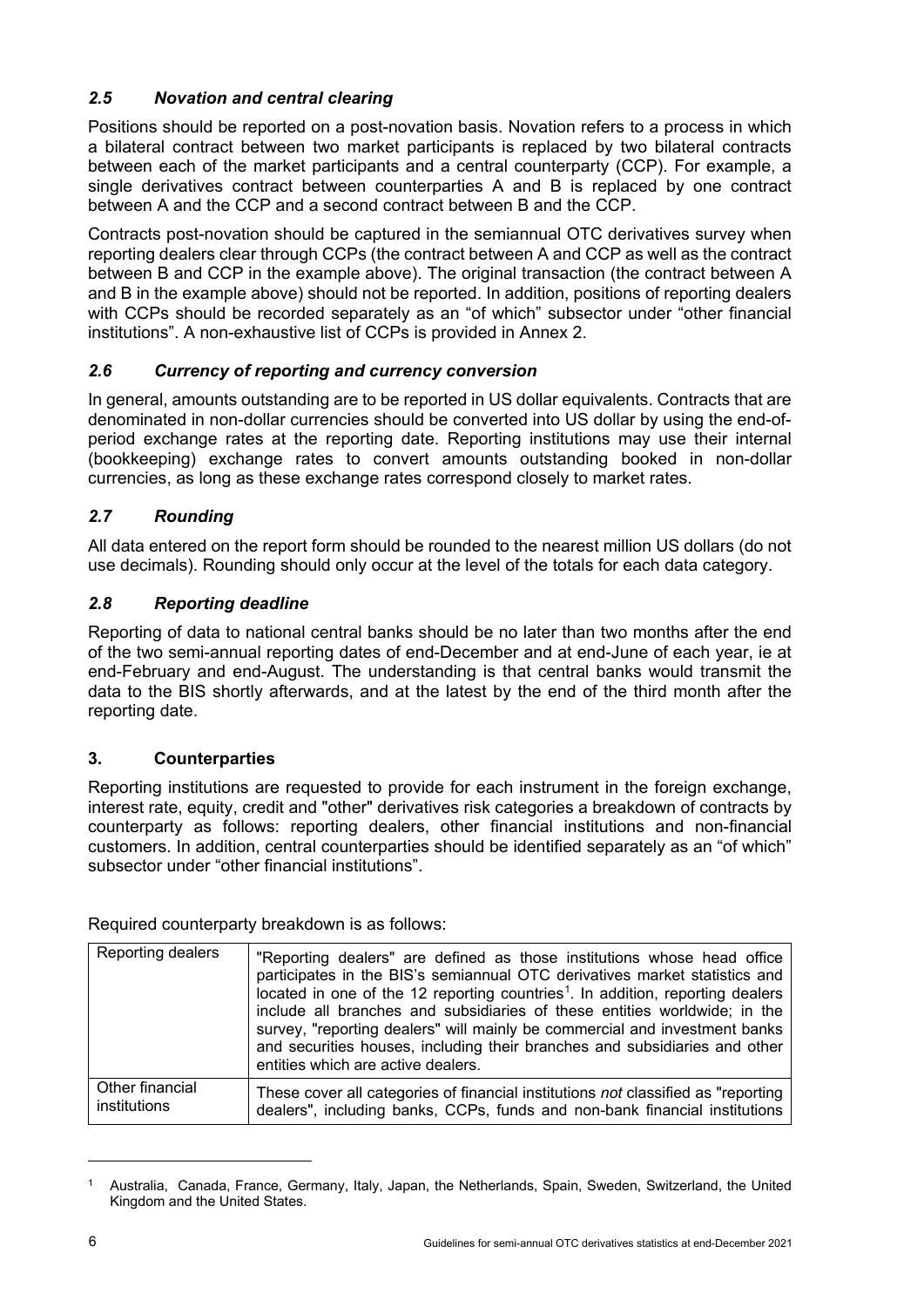|                            | which may be considered as financial end-users (eg mutual funds, pension<br>funds, hedge funds, currency funds, money market funds, building societies,<br>leasing companies, insurance companies, central banks).                                                      |
|----------------------------|-------------------------------------------------------------------------------------------------------------------------------------------------------------------------------------------------------------------------------------------------------------------------|
| of which CCPs              | central counterparty is an entity that interposes itself between<br>A.<br>counterparties to contracts traded in one or more financial markets, becoming<br>the buyer to every seller and the seller to every buyer (see Annex 2 for a non-<br>exhaustive list of CCPs). |
| Non-financial<br>customers | Any counterparty other than those described above, i.e. mainly non-financial<br>end users, such as corporations, high net worth individuals, and non-financial<br>government entities.                                                                                  |
|                            | Table 2                                                                                                                                                                                                                                                                 |

*Elimination of inter-dealer double-counting:* Double-counting arises because transactions between two reporting entities are recorded by each of them, i.e. twice. In order to derive measures of overall market size, it is necessary to make adjustments for inter-dealer doublecounting.

In order to allow the accurate elimination of double-counting of inter-reporter transactions, reporting institutions should identify transactions with "reporting dealers" to the best of their ability. A list of reporting dealers and their consolidated subsidiaries which are active in derivatives markets is made available by central banks to the reporting institutions for this purpose.

#### <span id="page-10-0"></span>**4. Currency and other market risk breakdowns**

For *foreign exchange and interest rate* contracts, the following currency breakdown is requested:

USD, EUR, JPY, GBP, CHF, CAD, SEK and other currencies.

In addition, reporting institutions are asked to identify individual other currencies if they have a material amount of outstanding contracts in those currencies, when for example a notional amount outstanding in a currency for a given instrument is greater than 2% of the total notional amount outstanding for that instrument. Participating central banks have discretion in defining a "material" amount for reporting of individual other currencies. The use of a fixed number of blank columns in the report forms to indicate the reporting of such additional currencies is intended for expositional purposes only.

Amounts outstanding of *foreign exchange contracts* are to be broken down on a singlecurrency basis. This means that the notional amount outstanding and the gross positive or negative market value of each contract will be reported twice, according to the currencies making up the two "legs" of the contract. The total of the amounts reported for individual currencies will thus add up to 200% of total amounts outstanding. For example, a reporting institution entering into a forward contract to purchase US dollars in exchange for euro with a notional principal amount of USD 100 million would report 100 million in the USD column and another 100 million in the EUR column.

Equity-linked contracts must be categorised according to whether they are related to US, Japanese, European (excluding countries in eastern Europe), Latin American, other Asian or other countries' equity and stock indices. The contracts should be allocated according to the nationality of the issuer of the underlying rather than the country where the instrument is being traded. For commodity, credit and "other" derivatives, no further breakdown by risk factor is required.

#### <span id="page-10-1"></span>**5. Maturities**

For amounts outstanding of foreign exchange (including gold), interest rate and equity-linked contracts, a breakdown is requested by remaining maturity according to the following bands (see Table 4):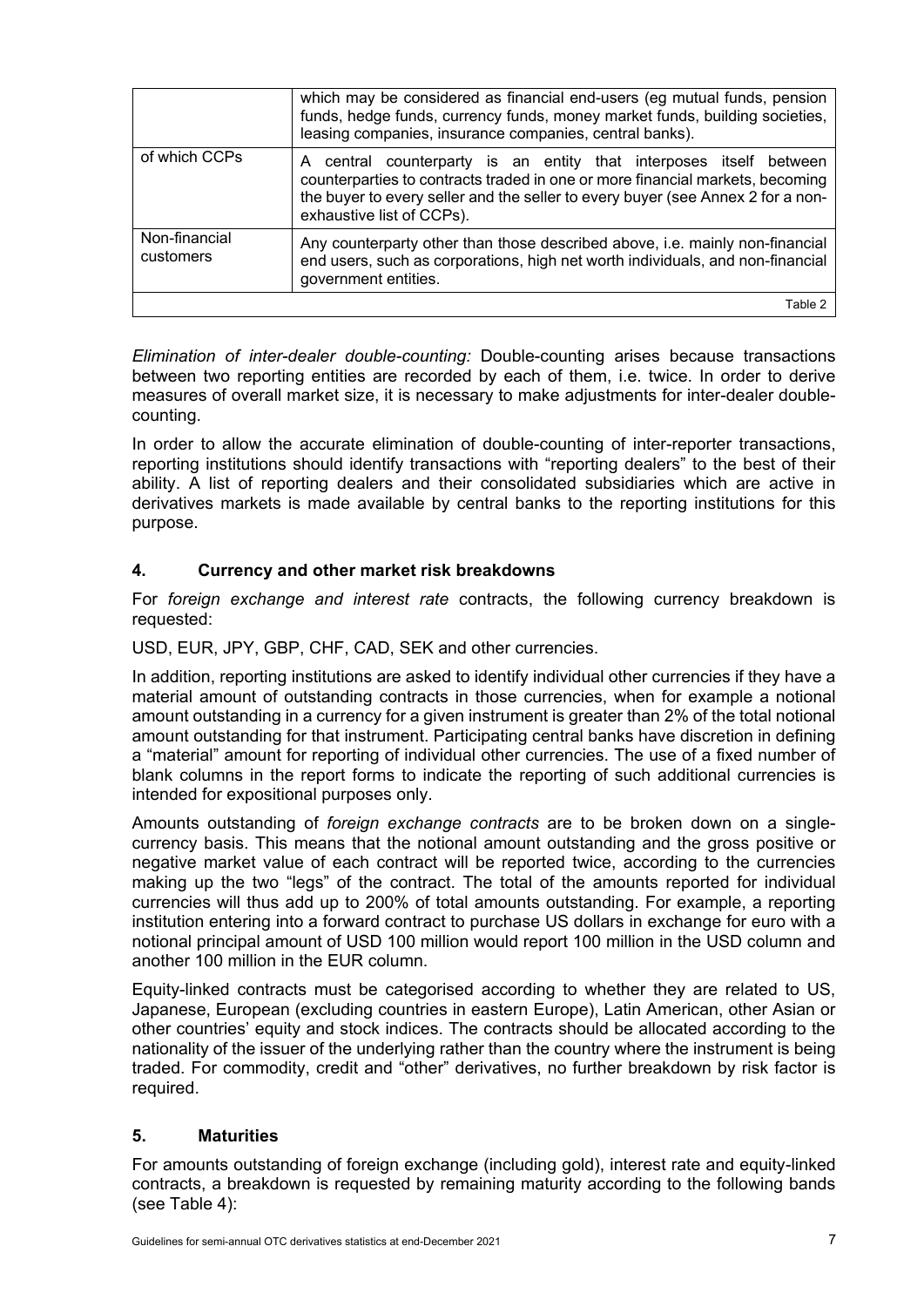- one year or less
- over one year and up to five years
- over five years

In the case of transactions where the first leg has not come due, the remaining maturity of each leg should be determined as the difference between the reporting date and the settlement or due date, respectively, of the near and far-end legs of the transaction.

### <span id="page-11-0"></span>**6. Categorisation of derivatives involving more than one market risk category**

Individual derivatives transactions are to be categorised into six risk classes: foreign exchange, single-currency interest rate, equity, commodity, credit and "other". In practice, however, individual derivatives transactions may straddle more than one risk category. In such cases, transactions that are simple combinations of exposures should be reported separately in terms of their individual components, as explained in Section 7 below. Transactions that cannot be readily broken down into separable risk components should be reported in only one risk category. The allocation of such products with multiple exposures should be determined by the underlying risk component that is most significant. However, if, for practical reasons, reporting institutions are in doubt about the correct classification of multi-exposure derivatives, they should allocate the deals according to the following order of precedence:

*Commodities:* All derivatives transactions involving a commodity or commodity index exposure, whether or not they involve a joint exposure in commodities and any other risk category (i.e. foreign exchange, interest rate or equity), should be reported in this category.

*Equities:* With the exception of contracts with a joint exposure to commodities and equities, which are to be reported as commodities, all derivatives transactions with a link to the performance of equities or equity indices should be reported in the equity category. That is, equity deals with exposure to foreign exchange or interest rates should be included in this category. Quanto-type instruments are an example of deals with joint equity and foreign currency exposures and would be reported in this category.

*Foreign exchange:* This category will include all derivatives transactions (with the exception of those already reported in the commodity or equity categories) with exposure to more than one currency, be it in interest or exchange rates.

*Single-currency interest rate contracts:* This category will include derivatives transactions in which there is exposure to only one currency's interest rates. This category should include all fixed and/or floating single-currency interest rate contracts including forwards, swaps and options.

# <span id="page-11-1"></span>**7. Detailed instrument definitions and categorisation**

In each risk category, OTC derivatives are in principle to be broken down into three types of plain vanilla instrument (forwards, swaps and options). Plain vanilla instruments are those traded in generally liquid markets according to more or less standardised contracts and market conventions. If a transaction is composed of several plain vanilla components, each part should in principle be reported separately. OTC foreign exchange derivatives outstanding should be defined and categorised as follows:

# <span id="page-11-2"></span>*7.1 Foreign exchange transactions*

Foreign exchange transactions covered in the survey are defined and categorised as follows: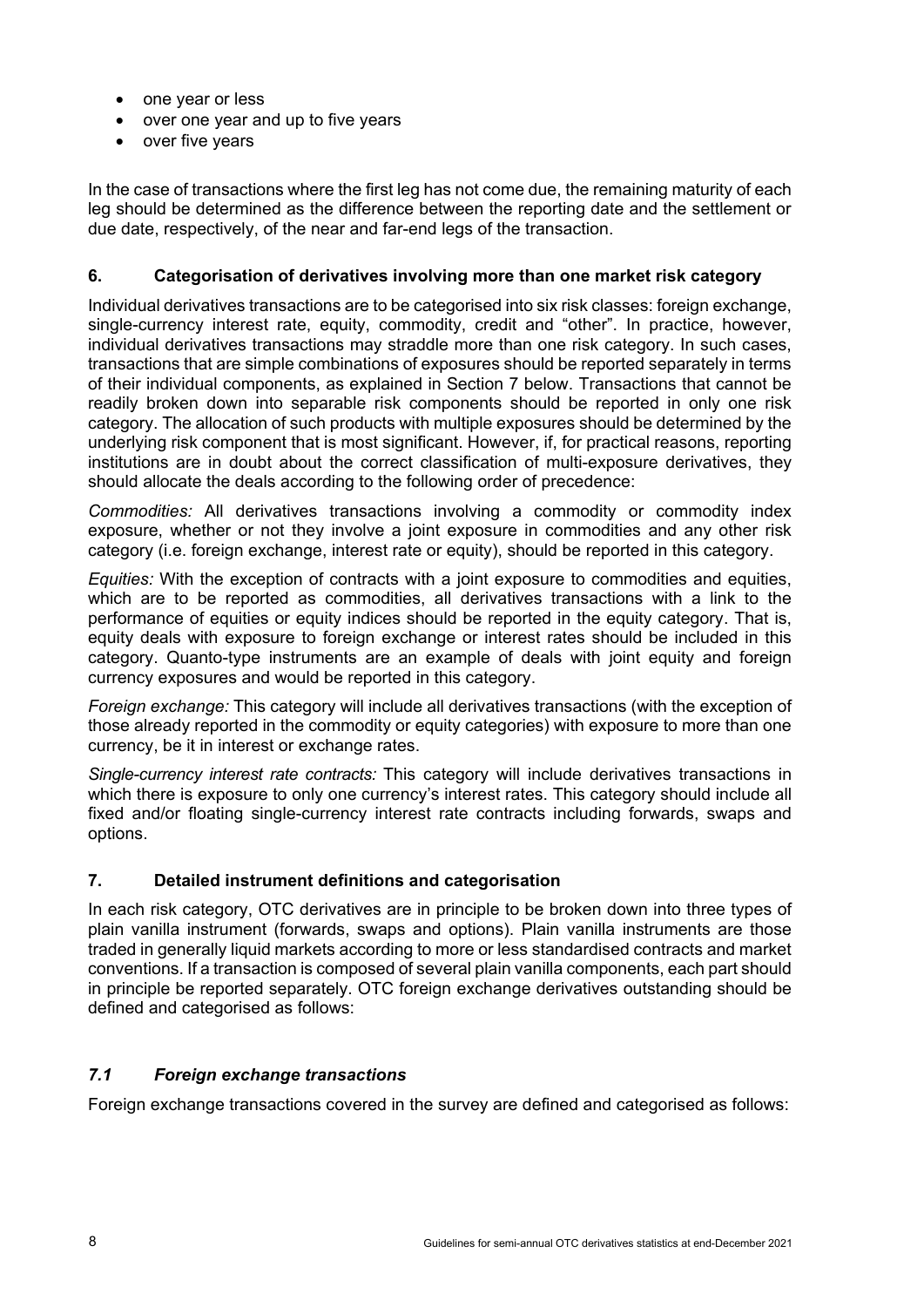| Outright forwards         | Transaction involving the exchange of two currencies at a rate agreed on<br>the date of the contract for value or delivery (cash settlement) at some<br>time in the future (more than two business days later). This category also<br>includes forward foreign exchange agreement transactions (FXA), non-<br>deliverable forwards and other forward contracts for differences.<br>Outright forwards are generally not traded on organised exchanges and<br>their contractual terms are not standardised.                                                                                                                                             |
|---------------------------|-------------------------------------------------------------------------------------------------------------------------------------------------------------------------------------------------------------------------------------------------------------------------------------------------------------------------------------------------------------------------------------------------------------------------------------------------------------------------------------------------------------------------------------------------------------------------------------------------------------------------------------------------------|
| Foreign exchange<br>swaps | Transactions involving the actual exchange of two currencies (principal<br>amount only) on a specific date at a rate agreed at the time of the<br>conclusion of the contract (the short leg), and a reverse exchange of the<br>same two currencies at a date further in the future at a rate (generally<br>different from the rate applied to the short leg) agreed at the time of the<br>contract (the long leg). Both spot/forward and forward/forward swaps<br>should be included. Short-term swaps such as overnight swaps and spot<br>next swaps, as well as other "tomorrow/next day" transactions should also<br>be included in this category. |
| <b>Currency swaps</b>     | Contract which commits two counterparties to exchange streams of<br>interest payments in different currencies for an agreed period of time<br>and/or to exchange principal amounts in different currencies at a<br>pre-agreed exchange rate at maturity.                                                                                                                                                                                                                                                                                                                                                                                              |
| OTC options               | Option contract that gives the right to buy or sell a currency with another<br>currency at a specified exchange rate during a specified period. This<br>category also includes exotic foreign exchange options such as average<br>rate options and barrier options.<br>OTC options include:                                                                                                                                                                                                                                                                                                                                                           |
|                           | Currency swaption: OTC option to enter into a currency swap contract.<br>Currency warrant: Long-dated (over one year) OTC currency option.                                                                                                                                                                                                                                                                                                                                                                                                                                                                                                            |
| Other products            | Other derivative products are instruments where decomposition into<br>individual plain vanilla instruments such as forwards, swaps or options is<br>impractical or impossible. Examples of "other" products are swaps with<br>underlying notional principal in one currency and fixed or floating interest<br>rate payments based on interest rates in currencies other than the<br>notional (differential swaps or diff swaps).                                                                                                                                                                                                                      |
|                           | Other products should be reported at end-June 2016, and central banks<br>are encouraged (but not required) to report the information regularly<br>thereafter.                                                                                                                                                                                                                                                                                                                                                                                                                                                                                         |
|                           | Table 3                                                                                                                                                                                                                                                                                                                                                                                                                                                                                                                                                                                                                                               |

Foreign exchange OTC derivatives are in principle to be broken down into three types of plain vanilla instrument (forwards, swaps and options). Plain vanilla instruments are those traded in generally liquid markets according to more or less standardised contracts and market conventions. If a transaction is composed of several plain vanilla components, each part should in principle be reported separately.

Non-plain vanilla products should in principle be separated into their plain vanilla components. If this is not feasible, then the OTC options section takes precedence in the instrument classification, so that any foreign exchange derivative product with an embedded option is reported as an OTC option. All other OTC foreign exchange derivative products are reported in the forwards or swaps section.

#### <span id="page-12-0"></span>*7.2 Single-currency interest rate derivatives*

| Forward rate      | Interest rate forward contract in which the rate to be paid or received on |
|-------------------|----------------------------------------------------------------------------|
| agreements (FRA): | a specific obligation for a set period of time, beginning at some time in  |
|                   | the future, is determined at contract initiation.                          |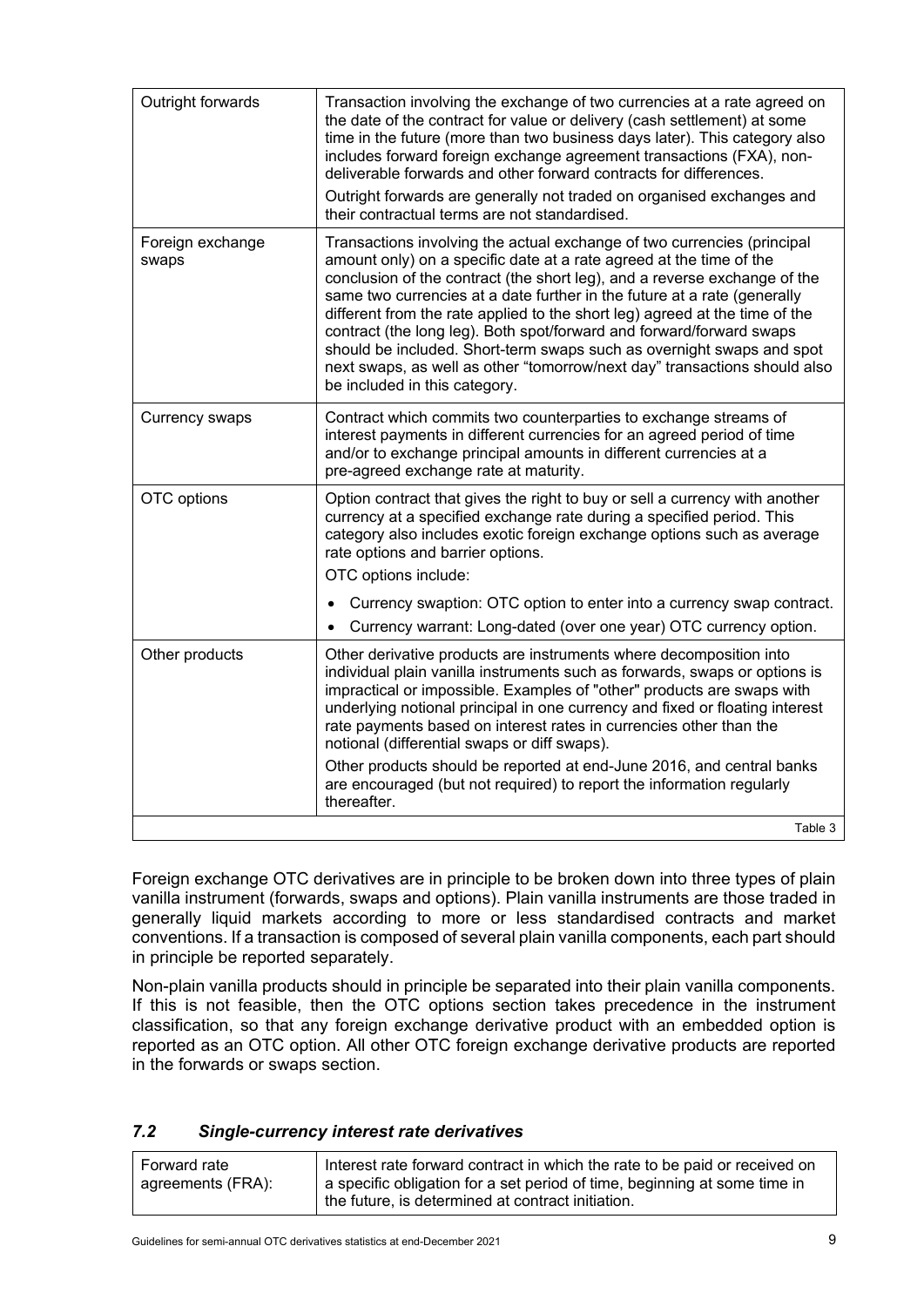| Swaps          | Agreement to exchange periodic payments related to interest rates on a<br>single currency; can be fixed for floating, or floating for floating based on<br>different indices. This group includes those swaps whose notional<br>principal is amortised according to a fixed schedule independent of<br>interest rates.                                                                                                                                                                                                                                         |
|----------------|----------------------------------------------------------------------------------------------------------------------------------------------------------------------------------------------------------------------------------------------------------------------------------------------------------------------------------------------------------------------------------------------------------------------------------------------------------------------------------------------------------------------------------------------------------------|
| OTC options    | Option contract that gives the right to pay or receive a specific interest<br>rate on a predetermined principal for a set period of time.<br>OTC options include:                                                                                                                                                                                                                                                                                                                                                                                              |
|                | Interest rate cap: OTC option that pays the difference between a<br>floating interest rate and the cap rate.                                                                                                                                                                                                                                                                                                                                                                                                                                                   |
|                | Interest rate floor: OTC option that pays the difference between the<br>$\bullet$<br>floor rate and a floating interest rate.                                                                                                                                                                                                                                                                                                                                                                                                                                  |
|                | Interest rate collar: combination of cap and floor.<br>$\bullet$                                                                                                                                                                                                                                                                                                                                                                                                                                                                                               |
|                | Interest rate corridor: (1) A combination of two caps, one purchased<br>$\bullet$<br>by a borrower at a set strike and the other sold by the borrower at a<br>higher strike to, in effect, offset part of the premium of the first cap. (2)<br>A collar on a swap created with two swaptions – the structure and<br>participation interval is determined by the strikes and types of the<br>swaptions. (3) A digital knockout option with two barriers bracketing<br>the current level of a long-term interest rate.                                           |
|                | Interest rate swaption: OTC option to enter into an interest rate swap<br>$\bullet$<br>contract, purchasing the right to pay or receive a certain fixed rate.                                                                                                                                                                                                                                                                                                                                                                                                  |
|                | Interest rate warrant: OTC option; long-dated (over one year) interest<br>$\bullet$<br>rate option.                                                                                                                                                                                                                                                                                                                                                                                                                                                            |
| Other products | Other derivative products are instruments where decomposition into<br>individual plain vanilla instruments such as FRAs, swaps or options is<br>impractical or impossible. An example of "other" products are<br>instruments with leveraged payoffs and/or those whose notional principal<br>varies as a function of interest rates, such as swaps based on LIBOR<br>squared or index-amortising rate swaps.<br>Other products should be reported at end-June 2016, and central banks<br>are encouraged (but not required) to report the information regularly |
|                | thereafter.                                                                                                                                                                                                                                                                                                                                                                                                                                                                                                                                                    |
|                | Table 4                                                                                                                                                                                                                                                                                                                                                                                                                                                                                                                                                        |

Single-currency interest rate derivatives are in principle to be broken down into three types of plain vanilla instrument (FRA, swaps and options). Plain vanilla instruments are those traded in generally liquid markets according to more or less standardised contracts and market conventions. If a transaction is composed of several plain vanilla components, each part should in principle be reported separately.

Non-plain vanilla products should in principle be separated into their plain vanilla components. If this is not feasible, then the OTC options section takes precedence in the instrument classification, so that any interest rate derivative product with an embedded option is reported as an OTC option. All other OTC interest rate derivative products are reported in the FRA or swaps section.

# <span id="page-13-0"></span>*7.3 Equity and stock index derivatives*

| Contract to exchange an equity or equity basket at a set price at a future date.<br>I Forwards |  |
|------------------------------------------------------------------------------------------------|--|
|------------------------------------------------------------------------------------------------|--|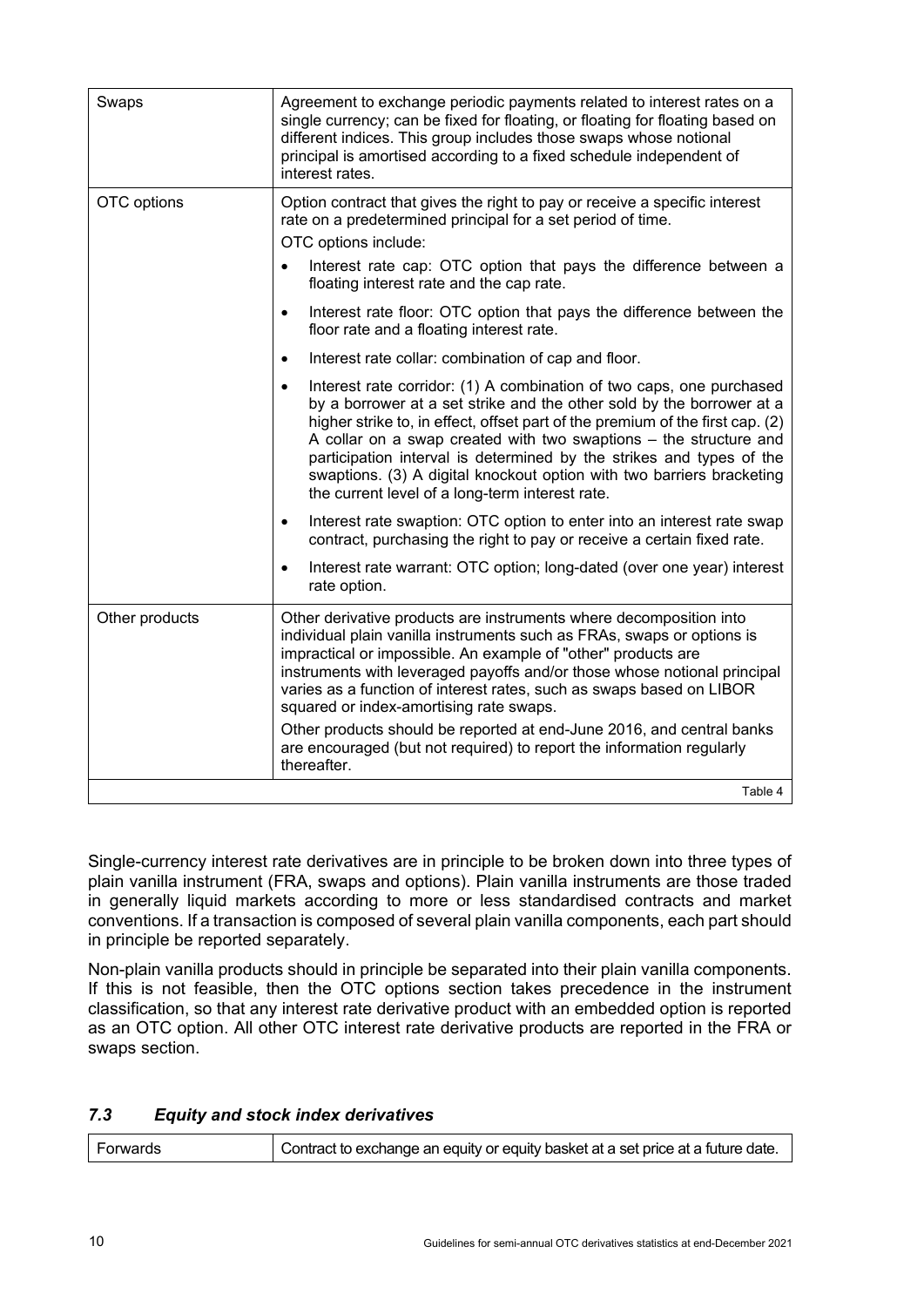| Swaps       | Contract in which one or both payments are linked to the performance of<br>equities or an equity index (eg S&P 500). It involves the exchange of one<br>equity or equity index return for another, or the exchange of an equity or<br>equity index return for a floating or fixed interest rate. |
|-------------|--------------------------------------------------------------------------------------------------------------------------------------------------------------------------------------------------------------------------------------------------------------------------------------------------|
| OTC options | Option contract that gives the right to deliver or receive a specific equity<br>or equity basket at an agreed price at an agreed time in the future.                                                                                                                                             |
|             | OTC options include equity warrant, defined as long-dated (over one<br>year) equity OTC option.                                                                                                                                                                                                  |
|             | Table 5                                                                                                                                                                                                                                                                                          |

Non-plain vanilla products should in principle be separated into their plain vanilla components. If this is not feasible, then the OTC options section takes precedence in the instrument classification, so that any equity derivative product with an embedded option is reported as an OTC option. All other OTC equity derivative products are reported in the forwards and swaps section.

| Forwards    | Forward contract to exchange a commodity or commodity index at a set<br>price at a future date.                                                                                                                                                                                                       |
|-------------|-------------------------------------------------------------------------------------------------------------------------------------------------------------------------------------------------------------------------------------------------------------------------------------------------------|
| Swaps       | Contract with one or both payments linked to the performance of a<br>commodity price or a commodity index. It involves the exchange of the<br>return on one commodity or commodity index for another, and the<br>exchange of a commodity or commodity index for a floating or fixed<br>interest rate. |
| OTC options | Option contract that gives the right to deliver or receive a specific<br>commodity or commodity index at an agreed price at a set date in the<br>future.                                                                                                                                              |
|             | Table 6                                                                                                                                                                                                                                                                                               |

<span id="page-14-0"></span>*7.4 Commodity derivatives*

Non-plain vanilla products should in principle be separated into their plain vanilla components. If this is not feasible, then the OTC options section takes precedence in the instrument classification, so that any commodity derivative product with an embedded option is reported as an OTC option. All other OTC commodity derivative products are reported in the forwards and swaps section.

#### <span id="page-14-1"></span>*7.5 Credit derivatives*

Credit derivatives should be reported at end-June 2016, and central banks are encouraged (but not required) to report the information regularly thereafter. Credit derivatives should be greater than or equal to the detailed data on CDS that are collected in the complementary survey on CDS markets, ie credit derivatives comprise CDS as well as other types of instruments.

Credit derivatives should be separated into three types of instrument.

| Forwards | Agreement to pay or receive at some time in the future a cash payment       |
|----------|-----------------------------------------------------------------------------|
|          | that depends on the difference between a spread (ie the difference in       |
|          | yields between two financial assets) agreed at contract initiation and that |
|          | prevailing at settlement.                                                   |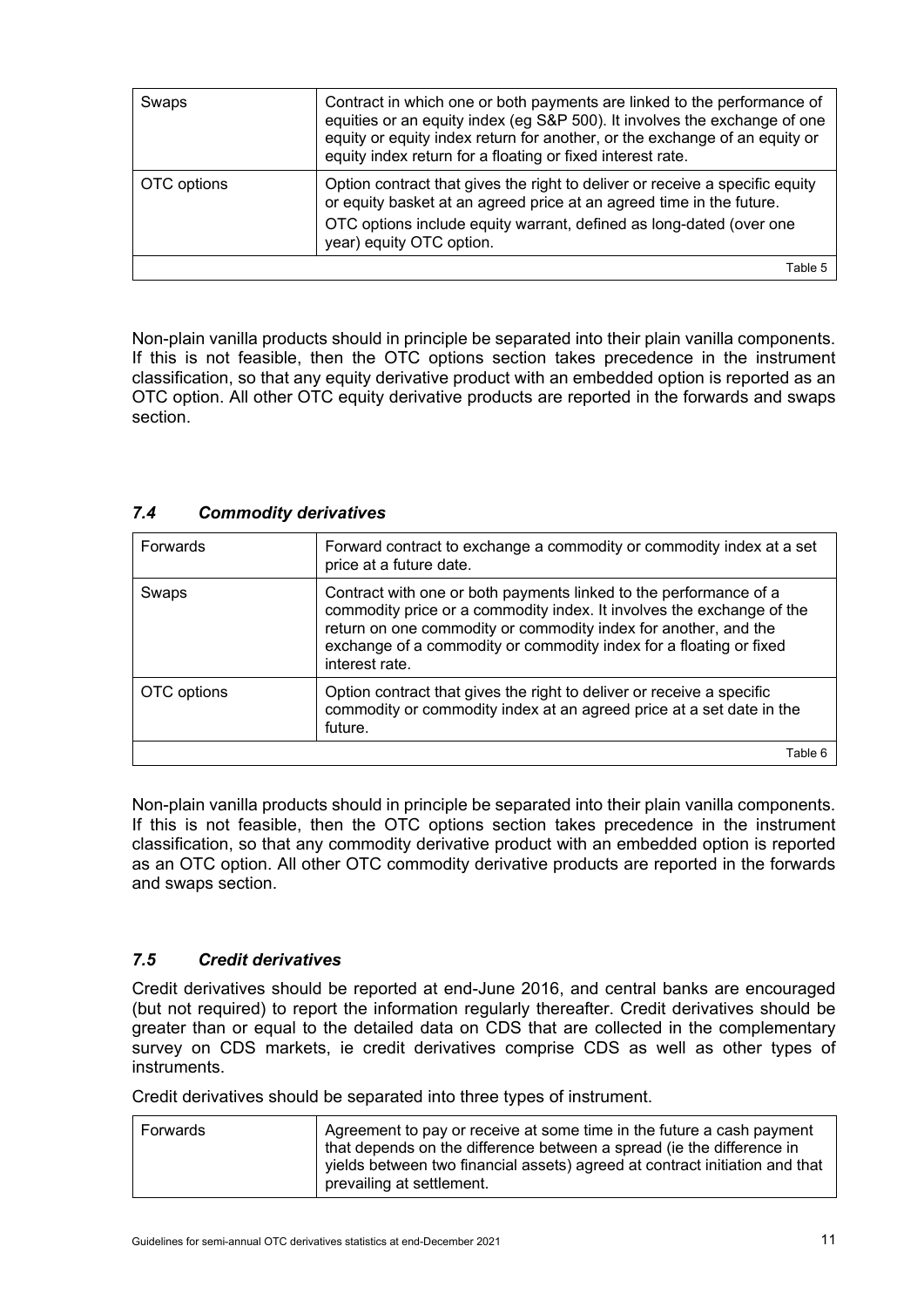| Swaps       | Credit derivatives swaps include:                                                                                                                                                                                                                                                                                                                                                                                                                                     |
|-------------|-----------------------------------------------------------------------------------------------------------------------------------------------------------------------------------------------------------------------------------------------------------------------------------------------------------------------------------------------------------------------------------------------------------------------------------------------------------------------|
|             | • Credit event/default swap: contract that commits two counterparties to<br>exchange a periodic fee for a payment contingent on a default event or<br>any other agreed change in the credit quality of a reference asset for an<br>agreed period of time. Please note that detailed CDS data are collected<br>in a complementary exercise.                                                                                                                            |
|             | • Total return swap: contract that commits two counterparties to exchange<br>the total economic performance of a financial asset (defined to include<br>all interest payments, fees and any capital appreciation or depreciation)<br>in exchange for a floating rate payout based on a reference index<br>(usually LIBOR plus a spread reflecting the creditworthiness of the<br>counterparty as well as the credit rating and liquidity of the underlying<br>asset). |
| OTC options | OTC options include credit spread option, defined as an option contract<br>that gives the right to receive a cash payment if a spread, ie the<br>difference in yields between two financial assets, widens beyond an<br>agreed strike level during a specific period.                                                                                                                                                                                                 |
|             | Table 7                                                                                                                                                                                                                                                                                                                                                                                                                                                               |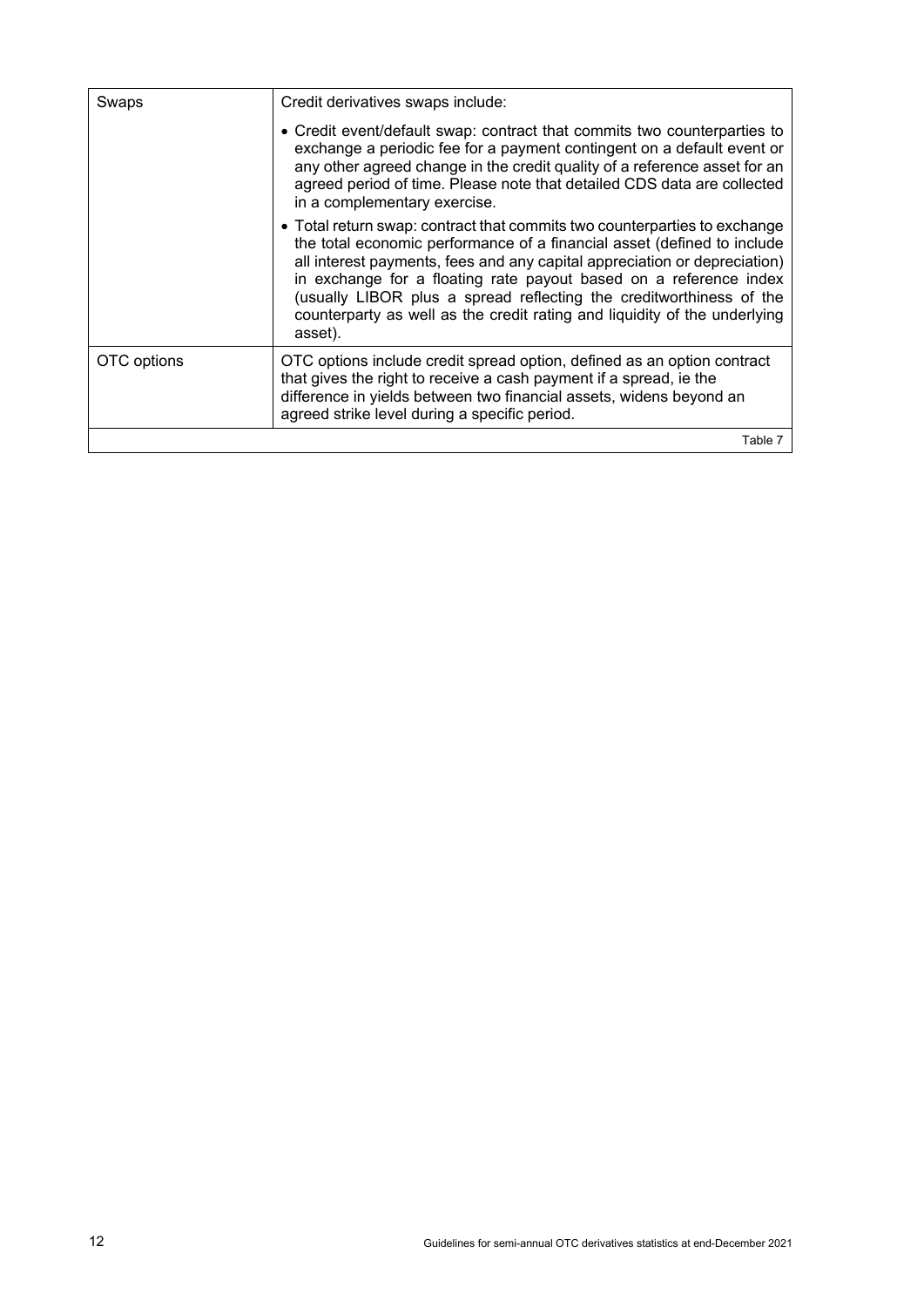# <span id="page-16-0"></span>**Annex 1: Examples of how to calculate the market value of forwards and swaps**

For a forward, a contract to purchase USD against EUR at a forward rate of 1.00 when initiated has a positive market value if the EUR/USD forward rate at the time of reporting for the same settlement date is lower than 1.00. It has a negative market value if the forward rate at the time of reporting is higher than 1.00 and it has a zero market value if the forward rate at the time of reporting is still 1.00. As explained in Section 4 above, each positive or negative market value would have to be reported twice, consistent with the currencies making up the two "legs" of the contract.

For swaps that involve multiple (and sometimes two-way) payments, the market value is the net present value of the payments to be exchanged between the counterparties between the reporting date and the contract's maturity, where the discount factor to be applied would normally reflect the market interest rate for the period of the contract's remaining maturity. Thus, a fixed/floating swap which, at the interest rates prevailing at the reporting date involves net annual receipts by the reporter of eg 2% of the notional principal amount for the next three years has a positive marked-to-market (or replacement) value equal to the sum of three net payments (each 2% of the notional amount), discounted by the market interest rate prevailing at the reporting date.

If the contract is not in the reporter's favour (i.e. the reporter would have to make net annual payments), the contract has a negative net present value. Again, the "gross" in the sums of market (or replacement) values refers to the fact that all positive and negative-value contracts are to be summed separately; that is, gain and loss contracts with the same counterparty should not be netted before being summed, nor should eg positive-value swaps in a given currency be offset by negative-value contracts in the same currency.

For cross-currency swap contracts, there is usually an exchange of principals at maturity. The present value of all cash flows, including principal amounts, should be included in the computation of the gross market values. In a cross-currency swap, principal amounts are exchanged at maturity at the same exchange rate as they were swapped when the contract was launched. So, if the market exchange rate moves by the maturity date, the contracting parties will get back more/less units of their 'home' currency. This would affect the market value of the contract at any point in time, which is what should be recorded.

For example, Macquarie (Mac) enters a cross-currency swap with JP Morgan (JPM). On the signing date, Mac borrows USD103 from JPM and lends AUD100 to JPM (so the exchange rate in the CC swap is fixed at 1 AUD = 1.03 USD). If, at the reporting date, the forward exchange rate for the maturity date of the swap is 1 AUD = 1.05 USD, then Mac can expect to profit on the exchange of principals at maturity. In particular, Mac will return USD 103 to JPM and receive AUD100 from JPM, but the AUD100 from JPM will be worth USD 105, so that the market value of the contract at the reporting date is USD 2 (ignoring any contribution from the interest payments, which should also be included if these have a non-zero market value). If Mac and JPM have also traded another derivative, eg an equity total return swap (TRS) that has a market value of +USD 1 to JPM (and hence –USD 1 to Mac), then we just need Mac to report a gross positive market value of USD 2 and a gross negative market value of USD 1.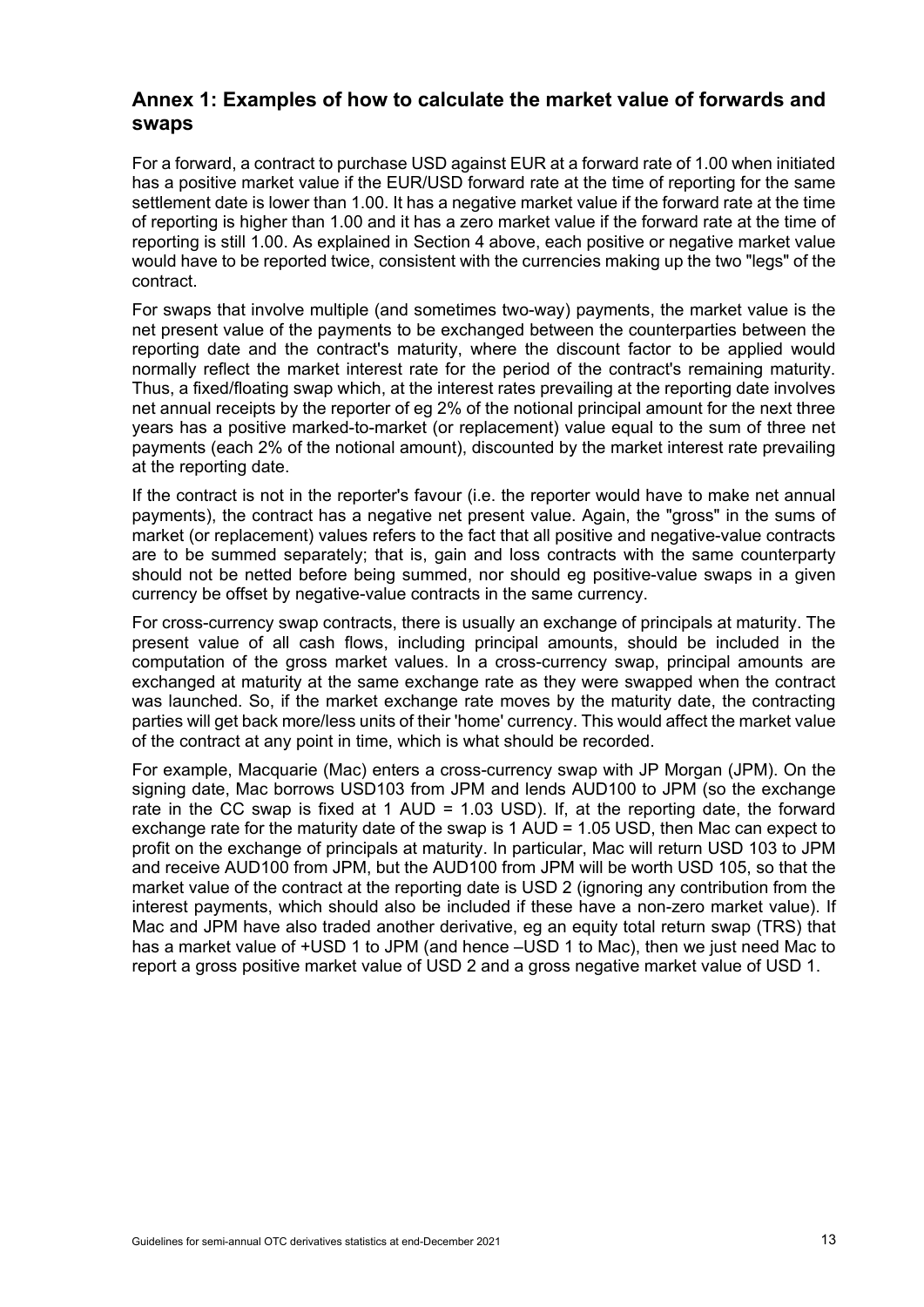# <span id="page-17-0"></span>**Annex 2: Central counterparties (CCPs)**

This list is not exhaustive.

| <b>Name</b>                                                       | <b>Identification Code (LEI)</b> | Country                |
|-------------------------------------------------------------------|----------------------------------|------------------------|
| Argentina Clearing S.A.                                           |                                  | <b>AR</b>              |
| Asigna Compensacion y Liquidacion                                 |                                  | <b>MX</b>              |
| <b>ASX Clear (Futures) Pty Limited</b>                            | 549300ZD7BBOVZFVHK49             | AU                     |
| <b>ASX Clear Pty Limited</b>                                      | 549300JQL1BXTGCCGP11             | AU                     |
| Athens Exchange Clearing House (Athex Clear)                      | 213800IW53U9JMJ4QR40             | <b>GR</b>              |
| <b>BME Clearing</b>                                               | 5299009QA8BBE2OOB349             | <b>ES</b>              |
| <b>BMF Bovespa SA</b>                                             |                                  | <b>BR</b>              |
| Bursa Malaysia Derivatives Clearing Berhad (BMDC)                 |                                  | <b>MY</b>              |
| <b>Canadian Derivatives Clearing Corporation</b>                  |                                  | СA                     |
| Cassa di Compensazione e Garanzia S.p.A. (CCG)                    | 8156006407E264D2C725             | IT                     |
| CCP Austria Abwicklungsstelle für Börsengeschäfte<br>GmbH (CCP.A) | 29900QF6QY66QULSI15              | AT                     |
| CDS Clearing and Depository Services Inc.                         |                                  | CA                     |
| Central Depository (Pte) Limited                                  | 549300CMH3J8ASUM8N29             | SG                     |
| Chicago Mercantile Exchange Inc                                   |                                  | <b>US</b>              |
| <b>CME Clearing Europe Ltd</b>                                    | 6SI7IOVECKBHVYBTB459             | <b>GB</b>              |
| Deutsche Börse                                                    |                                  | DE                     |
| <b>DTCC</b>                                                       |                                  |                        |
| Dubai Commodities Clearing Corporation DMCC                       |                                  | <b>AE</b>              |
| Eurex                                                             |                                  |                        |
| Eurex Clearing AG                                                 | 529900LN3S50JPU47S06             | DE                     |
| Euroclear                                                         |                                  |                        |
| European Central Counterparty N.V.                                | 724500937F740MHCX307             | <b>NL</b>              |
| European Central Counterparty (EuroCCP) Ltd                       |                                  | <b>GB</b>              |
| <b>Fixed Income Clearing Corporation</b>                          |                                  | US                     |
| Holland Clearing House B.V.                                       | 245003TLNC4R9XFDX32              | <b>NL</b>              |
| Hong Kong Exchanges and Clearing                                  |                                  | <b>HK</b>              |
| <b>HKFE Clearing Corporation Limited</b>                          | 213800WPJUJBAVXI5162             | <b>HK</b>              |
| Hong Kong Securities Clearing Company Limited                     | 213800NM8ZN1F16ARD34             | <b>HK</b>              |
| <b>ICBPI</b>                                                      |                                  | $\mathsf{I}\mathsf{T}$ |
| ICE Clear Canada Inc.                                             |                                  | CA                     |
| <b>ICE Clear Credit LLC</b>                                       |                                  | US                     |
| ICE Clear Europe Ltd                                              |                                  | <b>GB</b>              |
| ICE Clear Singapore                                               |                                  | SG                     |
| ICE Clear U.S. Inc.                                               |                                  | US                     |
| Indian Clearing Corporation limited                               |                                  | IN                     |